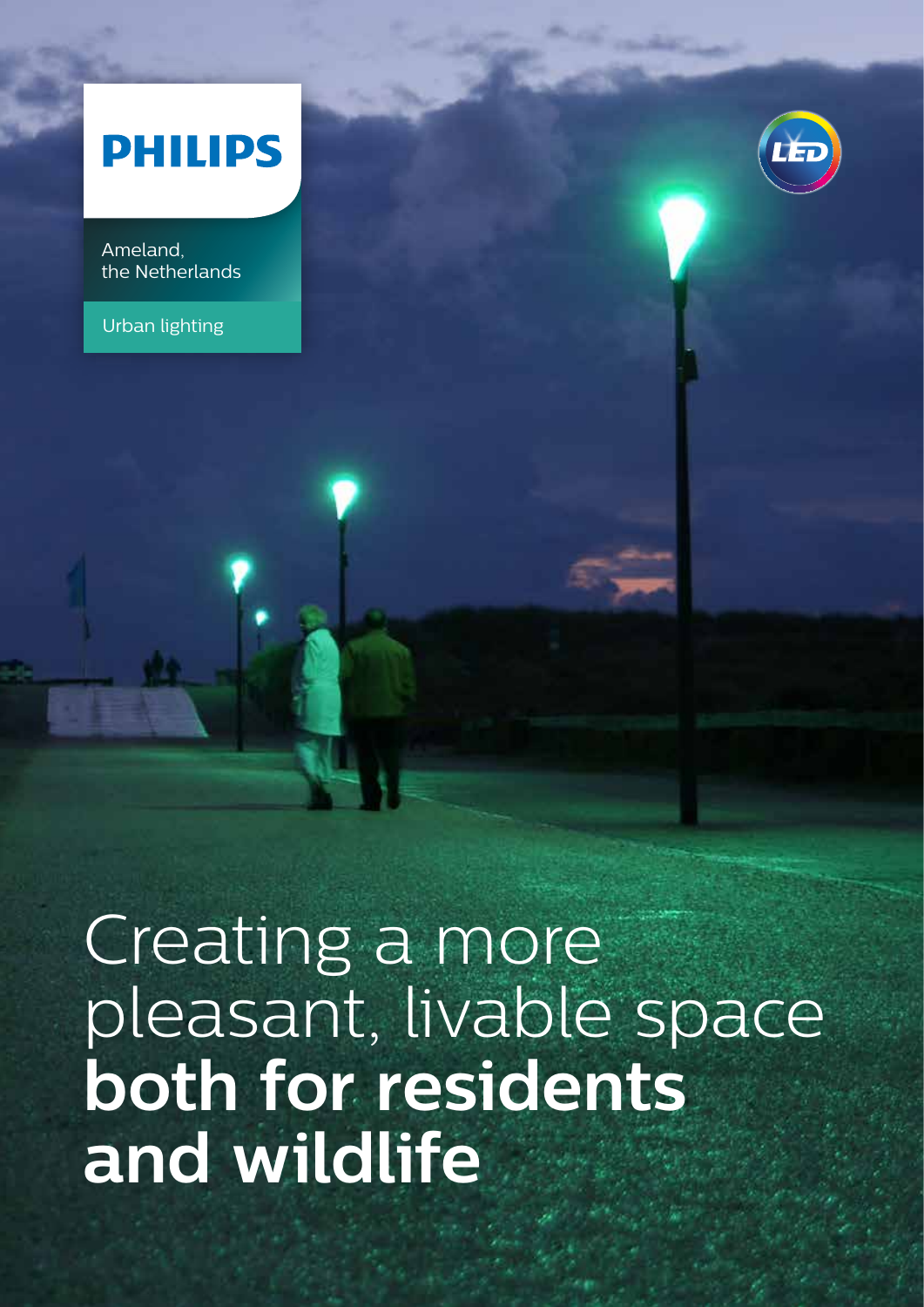#### **About Ameland**

Ameland is one of the West Frisian Islands off the north coast of the Netherlands. Its population of nearly 3700 is augmented in the tourist season by visitors keen to explore its historic villages, natural areas with outstanding flora and fauna, and its beautiful beaches. Preserving the island's delicate ecosystem is high among Ameland's priorities. **Customer:** Municipality of Ameland **Location:** Ameland, The Netherlands **Lighting Products:** Philips CityCharm Philips Cordoba with GentleBeam technology, UrbanStar, Iridium, Dedicated light recipe for birds, LumiMotion control

#### **Fast facts**

Remote lighting management enabled by Interact City

#### **66** An essential part of sustainability **proved to be a future-proof solution for public lighting.** Future-proof lighting should not only be energy efficient. It must also provide room for effective raw material use, and for reuse and recycling. That is

#### **To find out more about Philips LED lighting for urban spaces visit www.philips.com/urbaninspiration**



The picturesque island of Ameland, off the north coast of the Netherlands, has implemented responsible and sustainable lighting to ensure the comfort of residents and visitors. At the same time, the lighting protects the island's valuable and delicate ecosystem by creating a livable space for wildlife and avoiding light disturbance to migrating birds.

#### **66** Energy-efficient lighting is a key **component of our sustainability strategy.**

important for the conservation of ecological systems on Ameland."

Luc van Tiggelen, Sustainability Project Manager, Ameland

#### **The vision of a Sustainable Ameland**

The vision of the municipality of Ameland is built around sustainability, incorporating a future based on a CO2 neutral, ecologically responsible energy supply. To achieve this vision, in 2007 the municipality established the Covenant of Sustainable Ameland. Within this consortium, the municipality is consulting and working together with a number of companies to deliver solutions that support the conservation of Ameland's wildlife and provide comfort to its residents.

Ameland's overall lighting solution provides a good foundation for a sustainable, CO<sub>2</sub> neutral future concept.

**66** Lighting spectrums specially designed for nature conservation are key components **to maintain the ecological balance on Ameland and offshore."**

> So we asked Signify, a covenant partner of Sustainable Ameland, to replace our public street lighting with sustainable LED lighting." Albert de Hoop, Mayor of Ameland

#### **Optimal comfort for residents and visitors**

In the residential areas of Ameland, the focus was obviously on comfort and safety, both for locals and tourists. A further requirement was that the municipality wanted to retain the existing historical luminaires in the town centers.

#### **Ensuring undisturbed bird migration**

Field research conducted over the North Sea shows that artificial public lighting can disturb the rhythms of nature. Specifically, it proved that migrating birds can be disoriented by the lighting on drilling platforms in the North Sea, often leading to fatalities. To combat this effect, we developed a dedicated bird-friendly light recipe. As it lacks the part of the spectrum that affects the behavior of migrating birds, it does not attract them. This light recipe was implemented both outside the built-up areas of Ameland, and off the coast, to avoid disturbing birds at night-time or during migration.



In the residential streets, comfortable light that is easy on the eye is enabled by the GentleBeam optical solution.



#### **Conservation of nature**

The specially designed light spectrum for birds combined with LumiMotion control have reduced light pollution and minimized light disturbance to birds. 

#### **A sustainable Ameland**

### **Increased energy efficiency and optimized control**

The use of LED lighting has significantly cut energy consumption, while Interact software enables remote management of light points for further savings in terms of energy and maintenance.

Luc van Tiggelen, Sustainability Project Manager, Ameland

## **Using no more light than is necessary**

The UrbanStar luminaires at the beach entrances are equipped with LumiMotion control. LumiMotion detects the movement of people and larger animals – triggering an increase in light intensity – while disregarding the motion of smaller animals and birds. By using this light-on-demand solution, Ameland protects its nature by minimizing light disturbance during the night, and also achieves higher energy savings.

All luminaires on the island are connected to the Interact City lighting management software. This allows the municipality to manage, monitor and measure their light remotely.

#### **Appreciated by residents**

Ameland residents have expressed delight at the new lighting solution. The reduced light pollution enables them to see more stars at night. At the same time the new lighting offers a sense of visibility and comfort. The residents also welcome the municipality's sustainability efforts.